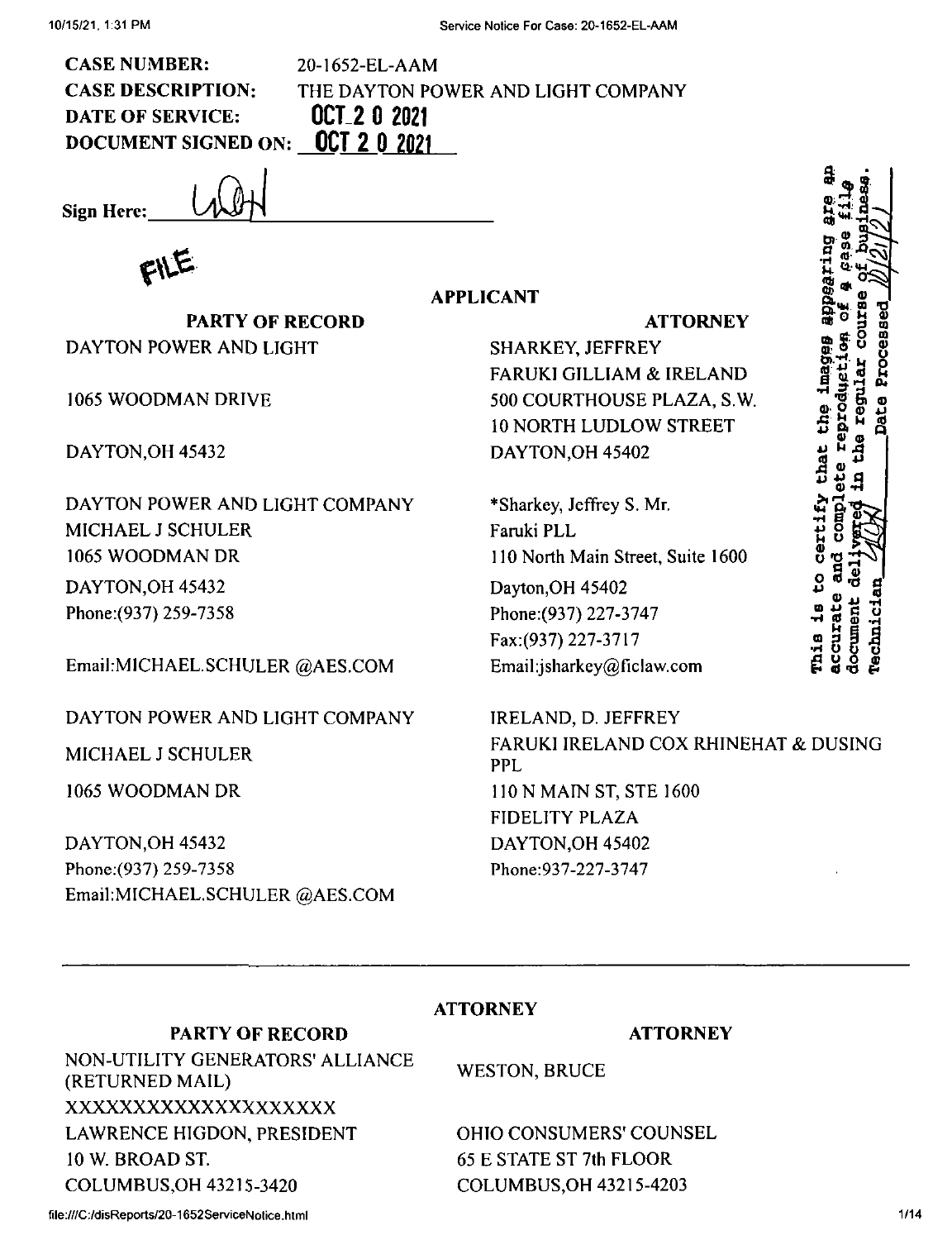none

none

none

none

none

Phone:614-466-7964

CRAIG, DARREN A FROST & BROWN& TODD 201 N ILLINOIS STREET, SUITE 1900 P.O. BOX 44961 INDIANAPOLIS,IN 46204 Phone:317-237-3975 Fax:317-237-3900

FINNIGAN, JOHN ASST. CONSUMERS' COUNSEL OHIO CONSUMERS' COUNSEL 65 E. STATE ST., 7th FLOOR COLUMBUS,OH 43215 Phone:(614) 466-9585 EmaiI:JOHN.FINNIGAN@OCC.OHIO. GOV

HARTLEY, ROBERT L FROST&BROWN&TODD 201 N ILLINOIS STREET, SUITE 1900 P.O. BOX 44961 INDIANAPOLIS,IN 46204

\*Hollon, Christopher C. Mr. Faruki PLL 110 N. Main Street Suite 1600 Dayton,OH 45402 Phone:937-227-3727 Fax:937-227-3717 Email:chollon@ficlaw.com

\*McKenney, Bryce A McNees Wallace & Nurick 21 East State Street, 17th Floor Columbus,OH 43215 Phone:330-730-4941 Emai<sup>I</sup> :bmckenney@mcneeslaw.com

\*Whitfield, Angela Mrs. Carpenter Lipps & Leland LLP 280 North High Street, Suite 1300 Columbus,OH 43215 Phone:614-365-4112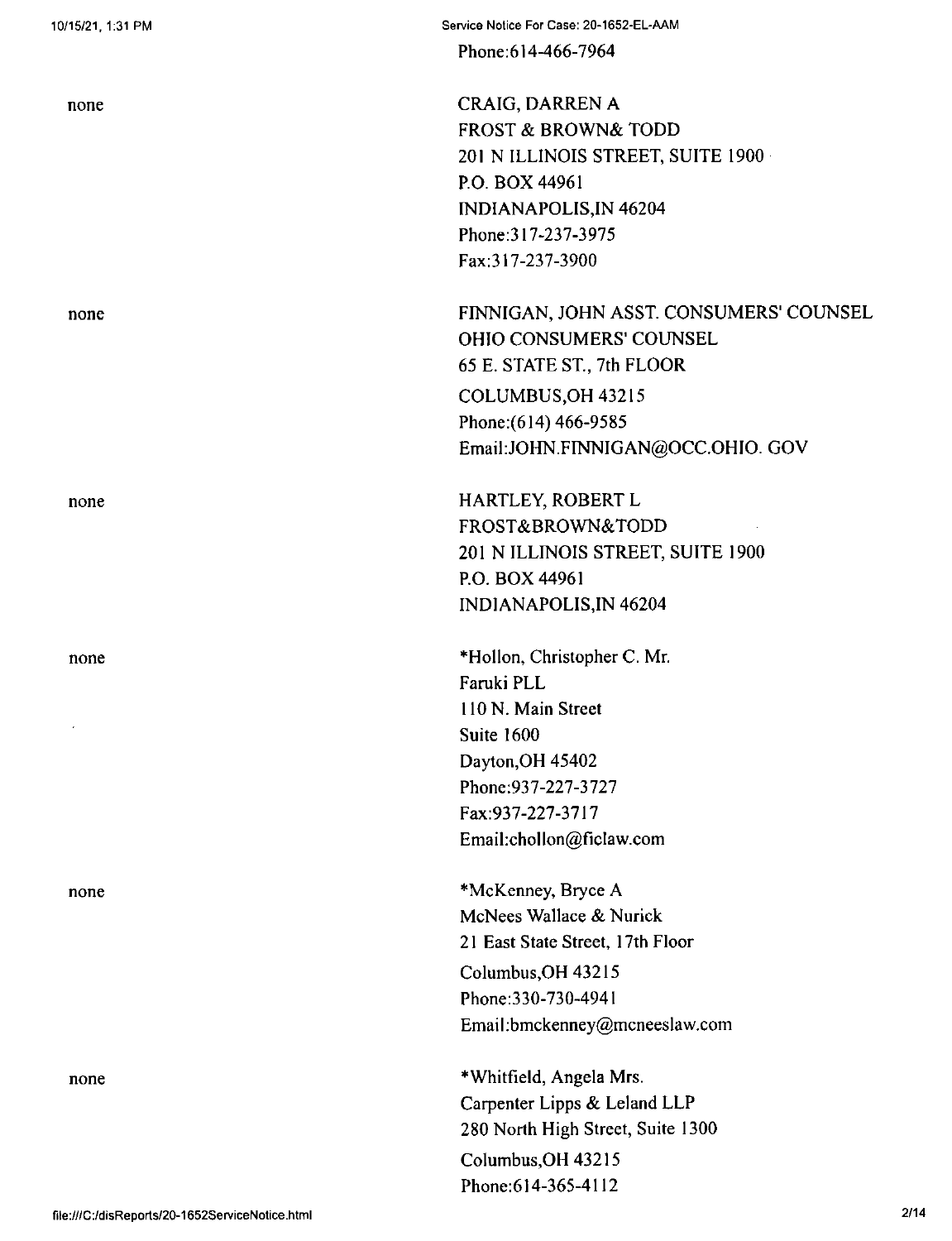| none |  |
|------|--|
|      |  |

none

none

none

none

Service Notice For Case: 20-1652-EL-AAM Fax:614-365-9145 Email:paul@carpenterlipps.com

\*Hehmeyer, Kari D Ms. Benesch, Friedlander, Coplan & Aronoff LLP 4<sup>1</sup> South High Street Suite 2600 Columbus,OH 43215-6164 Phone;614-223-9344 Fax:614-223-9330 Email:khehmeyer@beneschlaw.com

♦Tavenor, Chris The Ohio Environmental Council 1145 Cheasapeake Avenue, Suite <sup>I</sup> Columbus,OH 43212 Phone;(614)558-8913

Email:ctavenor@theoec.org

♦Sharkey, Jeffrey S. Mr. Faruki PLL 110 North Main Street, Suite 1600 Dayton,OH 45402 Phone:(937) 227-3747 Fax:(937) 227-3717 Email:jsharkey@ficlaw.com

LEPPLA, MIRANDA R. ATTORNEY VORYS, SATER, SEYMOUR AND PEASE LLP 52 EAST GAY STREET COLUMBUS,OHIO 43216-1008 Phone:614-464-5462 Fax;614-719-5146 Email:MRLEPPLA@VORYS.COM

Columbus,OH 43235 Phone:614-390-6750 Email:fdarr2019@gmail.com ♦Darr, Frank P. 6800 Linbrook Blvd.

\*ChmieI, Stephanie M Ms. Thompson Hine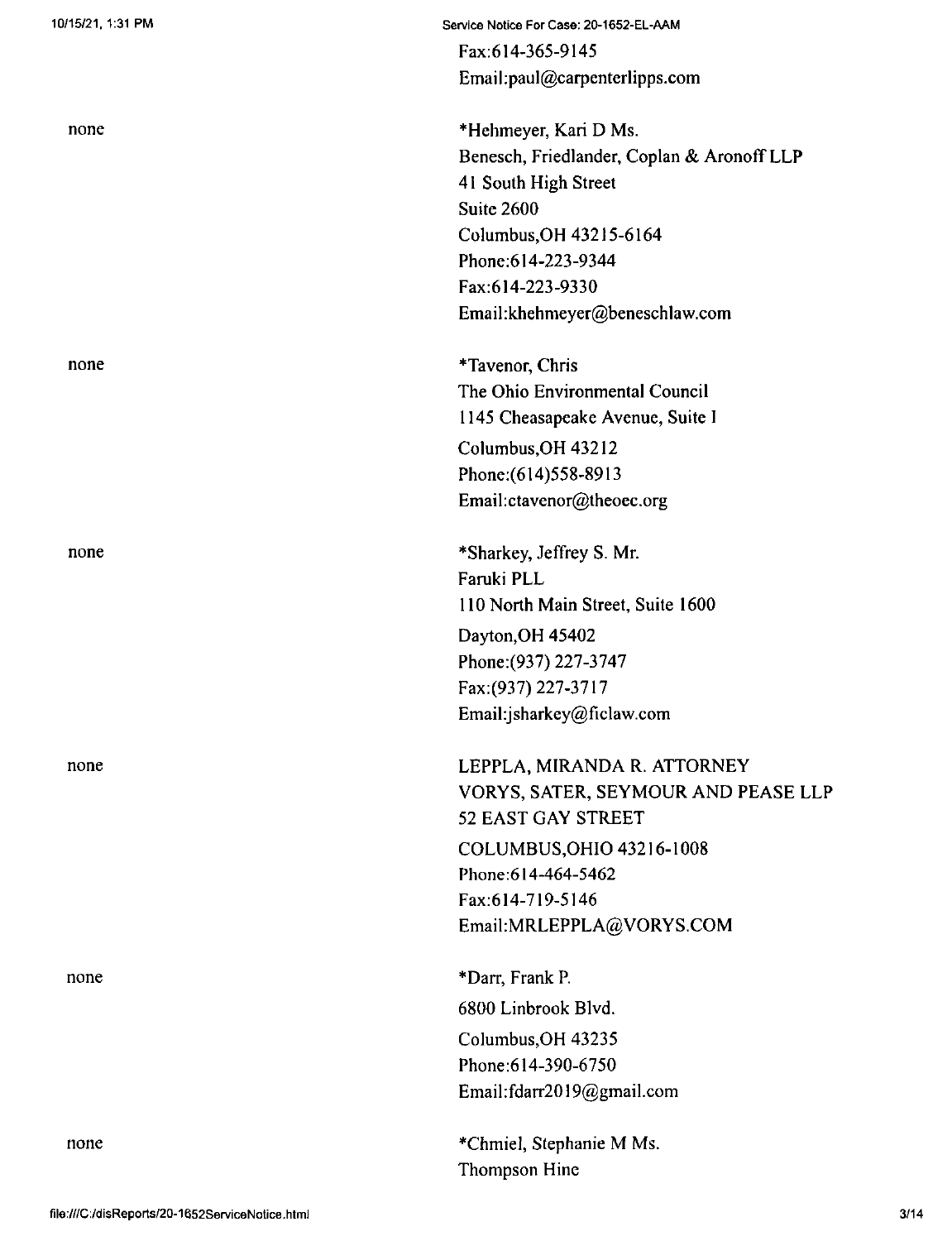none

none

none

none

Service Notice For Case: 20-1652-EL-AAM 41 S. High Street, Suite 1700 Columbus,OH 43215 Phone:614-469-3247 Fax:614-469-3247 Email:stephanie.chmiel@thompsonhine.com

Dunn, James D. Senior Counsel OE Retail Services, LLC 12385 Township Road 215 *Findlay,OH 45840 Phone:419-379-8552* Email:jdunn@oneenergyllc.com

\*Orahood, Teresa Bricker & Eckler LLP 100 South Third Street Columbus,OH 43215-4291 Phone:(614) 227-4821 Fax;(614) 227-2390 Email:torahood@bricker.com

Columbus,OH 43215 Phone:(330)418-6606 Email:dromig@nationwideenergypartners.com \*Romig, Drew B Mr. Optimum Power Investments 230 West St. Ste. 150

\*Dove, Robert Mr. KEGLER BROWN HILL RITTER CO LPA 65 E. STATE STREET SUITE 1800 Columbus,OH 43215-4295 Phone:614-462-5443 Fax:614-464-2634 EmaikRDOVE@KEGLERBROWN.COM

♦Cahill, Valerie A Ms. Whitt-Sturtevant 88 E. Broad St. #1590 Columbus,OH 43215 Phone:614-405-8717 Email:cahill@whitt-sturtevant.com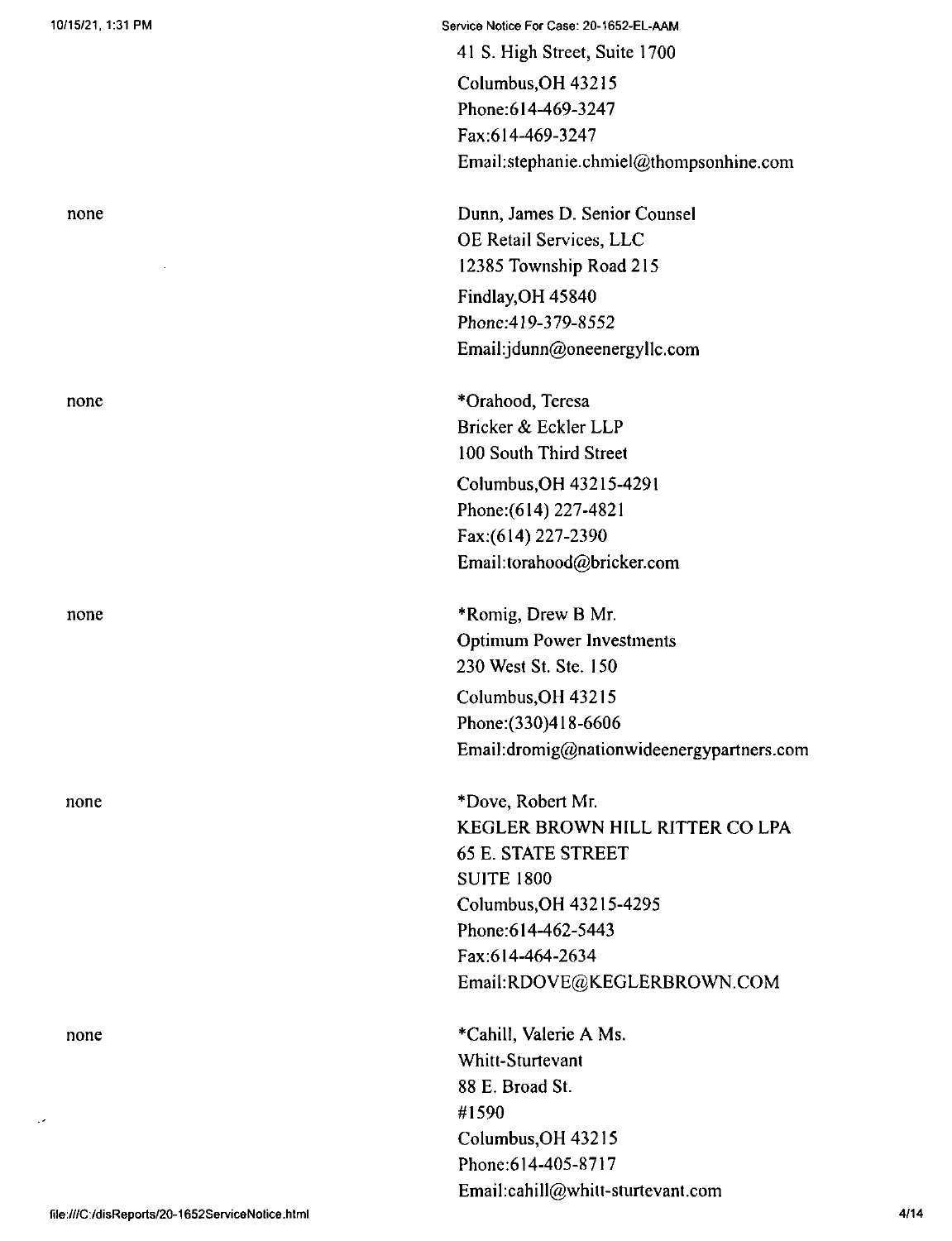none

none

none

\*Leppla, Miranda R Ms. The Ohio Environmental Council 1145 Chesapeake Avenue Suite I Columbus,OH 43212 Phone:(614)487-7506 Fax:(614)487-7506 Email:mleppla@theoec.org

\*Leppla, Miranda R Ms. The Ohio Environmental Council 1145 Chesapeake Avenue Suite I Columbus,OH 43212 Phone:(614)487-7506 Fax:(614)487-7506 Email:mleppla@theoec.org

KELTER, ROBERT ATTORNEY AT LAW ENVIRONMENTAL LAW & POLICY CENTER 35 EAST WACKER DRIVE SUITE 1600 CHICAGO,IL 60601-2206 Phone:312-795-3734 Fax:312-795-3730 Email:RKELTER@ELPC.ORG

\*Grundmann, Carrie H Spilman Thomas & Battle PLLC 110 Oakwood Drive, Suite 500 Winston-Salem,NC 27103

Phone:(336)631-1051 Fax:(336)725-4476 Email:cgrundrnann@spilmanlaw.com

BORCHERS, DYLAN F BRICKER & ECKLER LLP 100 S THIRD STREET COLUMBUS,OH 43215 Phone:614-227-4914 Fax:614-227-2390 Email:DBORCHERS@BRICKER.COM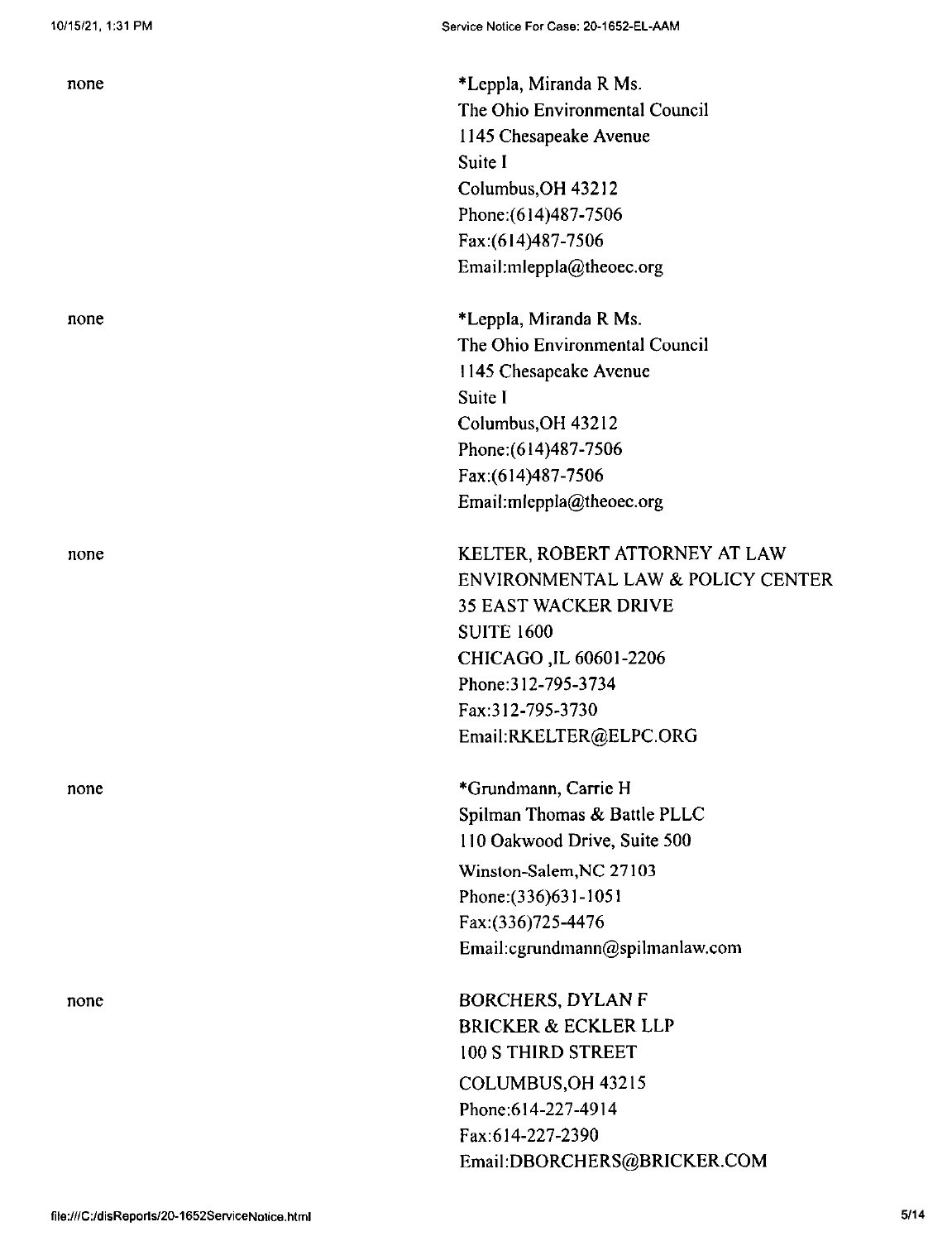| 10/15/21, 1:31 PM<br>none | Service Notice For Case: 20-1652-EL-AAM<br>LAZER, REBECCA LEGAL ASSISTANT<br>ENVIRONMENTAL LAW & POLICY CENTER |
|---------------------------|----------------------------------------------------------------------------------------------------------------|
|                           | 35 E WACKER DR STE 1600                                                                                        |
|                           | CHICAGO, IL 60601                                                                                              |
|                           | Phone: (312) 795-3718                                                                                          |
|                           | Email:RLAZER@ELPC.ORG                                                                                          |
| none                      | DONADIO, THOMAS V                                                                                              |
|                           | CARPENTER LIPPS & LELAND LLP                                                                                   |
|                           | <b>280 NORTH HIGH STREET</b>                                                                                   |
|                           | <b>SUITE 1300</b>                                                                                              |
|                           | COLUMBUS, OH 43215                                                                                             |
|                           | Phone: 614-365-4100                                                                                            |
|                           | Email:DONADIO@CARPENTERLIPPS.COM                                                                               |
| none                      | *Bojko, Kimberly W. Mrs.                                                                                       |
|                           | Carpenter Lipps & Leland LLP                                                                                   |
|                           | 280 North High Street                                                                                          |
|                           | 280 Plaza Suite 1300                                                                                           |
|                           | Columbus, OH 43215                                                                                             |
|                           | Phone: 614-365-4100<br>Fax:614-365-9145                                                                        |
|                           | Email:bojko@carpenterlipps.com                                                                                 |
| none                      | *Molter, Zee                                                                                                   |
|                           | 180 East Broad St                                                                                              |
|                           | Columbus, OH 43215                                                                                             |
|                           | Phone: (614) 526-9206                                                                                          |
|                           | Email:lindsey.molter@puco.ohio.gov                                                                             |
| none                      | *Greene, Tracy J. Mrs.                                                                                         |
|                           | Ohio Consumers' Counsel                                                                                        |
|                           | 65 East State St.                                                                                              |
|                           | 7th Floor                                                                                                      |
|                           | Columbus, OH 43215                                                                                             |
|                           | Phone: 614-466-9547                                                                                            |
|                           | Fax:614-466-8574                                                                                               |
|                           | Email:tracy.greene@occ.ohio.gov                                                                                |
| none                      | *Betterton, Evan F Mr.                                                                                         |
|                           | IGS Energy                                                                                                     |
|                           | 6100 Emerald Parkway                                                                                           |
|                           | Dublin, OH 43016                                                                                               |
|                           | Phone: (904) 305-4584                                                                                          |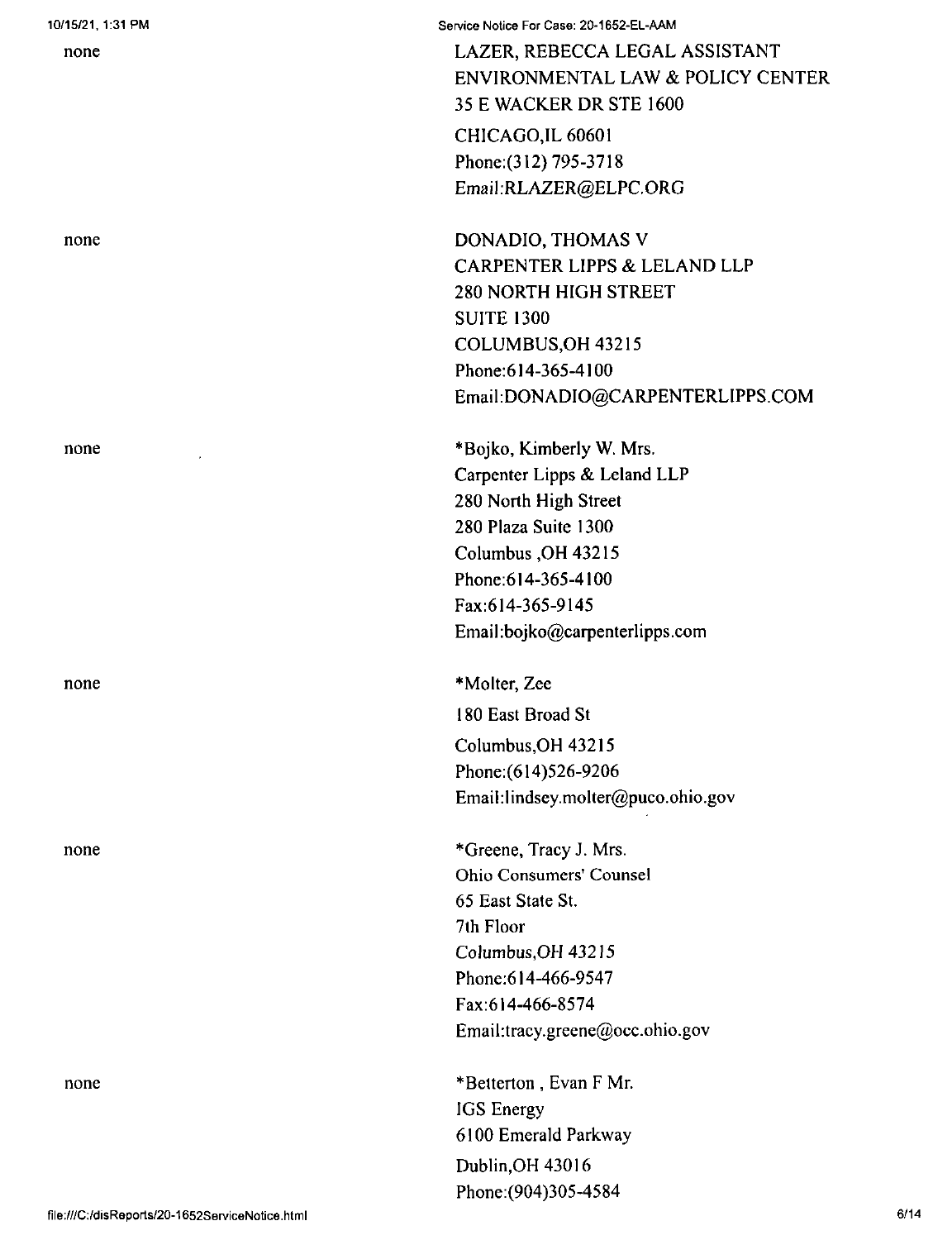| none | *Wieg, Chr        |
|------|-------------------|
|      | <b>Frost Brow</b> |
|      | 10 W. Broa        |
|      | Suite 2300        |
|      | Columbus,         |
|      | Phone: (614       |
|      | Fax:(614)4        |
|      | Email:cwie        |
| none | *Fischer, M       |
|      | Public Utili      |
|      | 180 E. Broa       |
|      | Columbus,         |
|      | Phone:(614        |
|      | Email:mary        |
| none | *Chilcote,        |
|      | Public Utili      |
|      | 180 East Br       |
|      | Columbus,         |
|      | Phone: (614       |
|      | Email:heatl       |
| none | *Treadway,        |
|      | One Energy        |
|      | 12385 Tow         |
|      | Findlay, OH       |
|      | Phone:419-        |
|      | Email:ktrea       |
| none | *Cohn, Jod        |
|      | Boehm, Ku         |
|      | 36 E. Sever       |
|      | Cincinnati,       |
|      | Phone: $(513$     |
|      | Fax:(513) 4       |
|      | Email:jkyle       |
| none | Oles, Kevi        |
|      | Thompson          |
|      | $41.0 - 1.1$      |

#### Emai!;ebetterton@igsenergy.com

ristina Ms. m Todd LLC d Street OH 43215 Phone:(614)559-7219  $[64-1737]$ eg@fbtlaw.com

Aary E. Ms. ities Commission of Ohio ad St. OH 43215 Phone:(614)466-0469 y.fischer@puco.ohio.gov

Heather A. ities Commission of Ohio road Street OH 43215  $466 - 0407$ her.chilcote@puco.ohio.gov

, Katie Johnson Ms. y Enterprises LLC nship Road 215 H 45840 Phone:419-905-5821 adway@oneenergyllc.com

ly Kyler Mrs. Irtz & Lowry nth St. Ste  $1510$ OH 45202 Phone:(513) 421-2255 Fax:(513) 421-2764 er@bkllawfirm.com

n D. Hine LLP 41 South High Street, Suite 1700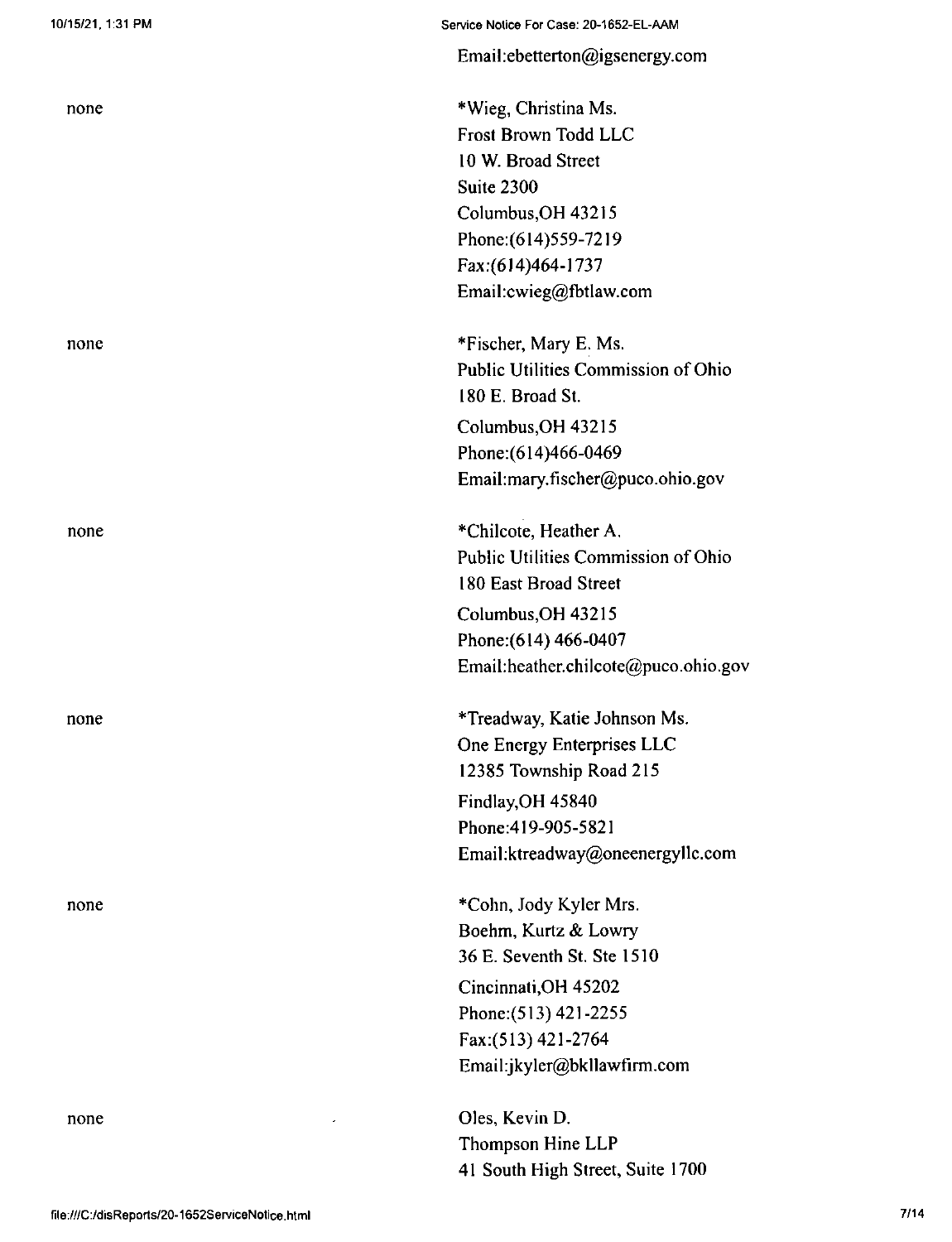none

none

none

none

Service Notice For Case; 20-1652-EL-AAM

Columbus,OH 43215 Phone:614-469-3247 Email: Kevin.Oles@ThompsonHine.com

Hogan, Christopher J. Zieger, Tigges & Little LLP 41 South High Street 3500 Huntington Center Columbus,OH 43215 Phone:614-324-5078 Fax:614-365-7900 Email:hogan@litohio.com

\*Pritchard, Matthew R. Mr. McNees Wallace & Nurick 21 East State Street 17th Floor Columbus,OH 43215 Phone:614-719-2840 Fax:614-469-4653 Email:mpritchard@mcneeslaw.com

5 36 E. Seventh St. \*Kurtz, Michael L. Mr. Boehm, Kurtz & Lowry Suite 1510 Cincinnati,OH 45202 Phone:(513)421-2255 Fax:(513)421-2764 Email:mkurtz@bkllawfirm.com

COLUMBUS,OH 43215 Phone:(614) 365-4100 Email:DONADIO@CARPENTERLIPPS.COM DONADIO, THOMAS V CARPENTER LIPPS & LELAND LLP 280 N HIGH ST STE 1300

Little, Jr., Marion H. Zieger, Tigges & Little LLP 41 South High Street 3500 Huntington Center Columbus,OH 43215 Phone;614-324-5078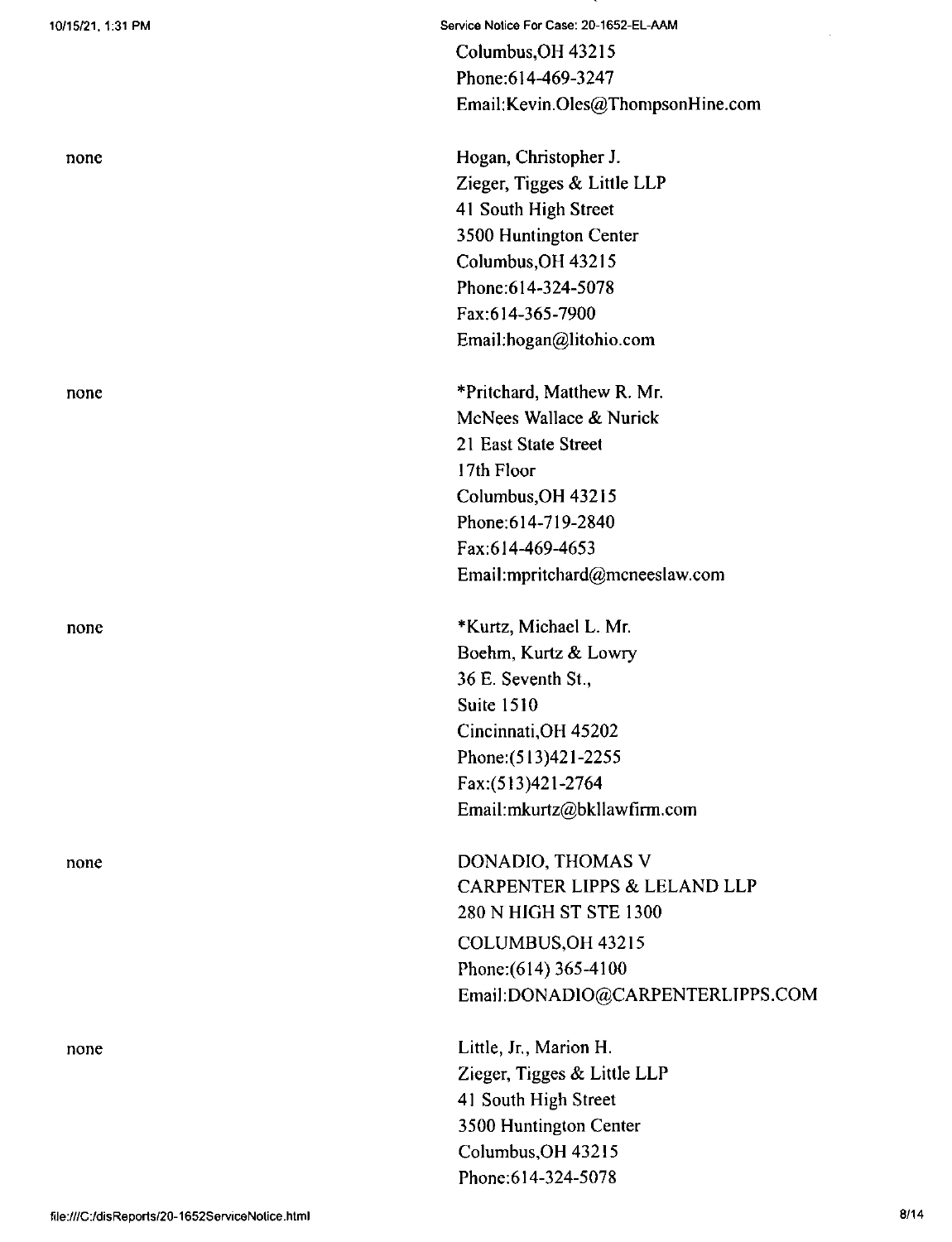| 10/15/21, 1:31 PM | Service Notice For Case: 20-1652-EL-AAM  |
|-------------------|------------------------------------------|
|                   | Fax:614-365-7900                         |
|                   | Email:little@litohio.com                 |
| none              | *Schuler, Michael J Mr.                  |
|                   | The Dayton Power and Light Company       |
|                   | 1065 Woodman Dr.                         |
|                   | Dayton, OH 45432                         |
|                   | Phone: (937) 259-7358                    |
|                   | Email:michael.schuler@aes.com            |
| none              | Oliker, Joseph                           |
|                   | 6100 Emerald Parkway                     |
|                   | Dublin, Ohio 43016                       |
|                   | Phone: 614-659-5000                      |
|                   | Email:joe.oliker@igs.com                 |
| none              | *Dougherty, Trent A Mr.                  |
|                   | <b>Ohio Environmental Council</b>        |
|                   | 1145 Chesapeake Ave                      |
|                   | Suite I                                  |
|                   | Columbus, OH 43212                       |
|                   | Phone: (614) 487-7506                    |
|                   | Email:tdougherty@theoec.org              |
| none              | *Fykes, Lucas A. Mr.                     |
|                   | <b>Whitt Sturtevant LLP</b>              |
|                   | 88 E. Broad Street, Ste 1590             |
|                   | Columbus, OH 43215                       |
|                   | Phone: (614) 405-8716                    |
|                   | Fax:(614)675-9448                        |
|                   | Email:fykes@whitt-sturtevant.com         |
| none              | ALEXANDER, N. TREVOR                     |
|                   | BENESCH FRIEDLANDER COPLAN & ARONOFF LLP |
|                   | 41 S HIGH ST STE 2600                    |
|                   | COLUMBUS, OH 43215-6164                  |
|                   | Phone:614-223-9363                       |
|                   | Fax:614-223-9330                         |
|                   | Email:TALEXANDER@BENESCHLAW.COM          |
| none              | WILLIAMSON, DERRICK PRICE                |
|                   | SPILMAN THOMAS & BATTLE PLLC             |
|                   | 1100 BENT CREEK BLVD STE 101             |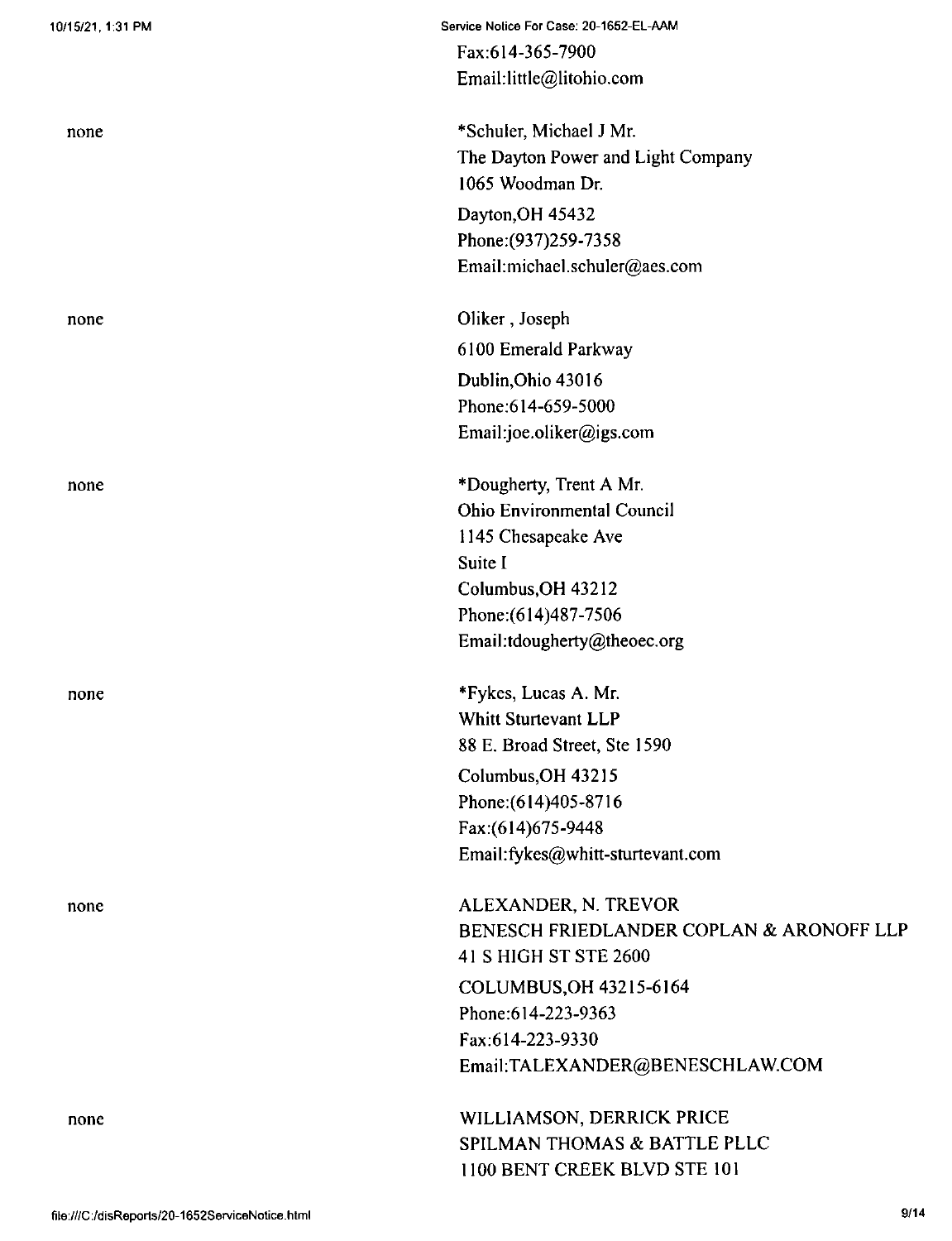254 E HACIENDA AVE CITY OF DAYTON KEITH STEEBER 101 W. THIRD ST CHARGEPOINT

> RYAN HARWELL 910 LOUISIANA ST

DAYTON,OH 45402 Phone:937-333-3838

CAMPBELL,CA 95008

**PARTY OF RECORD**

## **INTERVENOR**

**ATTORNEY**

Columbus,OH 43215-4291 Phone:614-227-4914 Fax:614-227-2390 Email:khemstein@bricker.com Hemstein, Kara H. Bricker & Eckler LLP 100 South Third Street

NONE

NONE DIRECT ENERGY BUSINESS, LLC REG MGR

MECHANICSBURG,PA 17050 Phone:(717) 795-2741 Fax:(717) 795-2743 Email:DWILLIAMSON@SPILMANLAW.COM

\*Alexander, N. Trevor Mr. Benesch, Friedlander, Coplan & Aronoff, LLP 41 S. High St. 26th Floor Columbus,OH 43215 Phone;614-223-9363 Fax:614-223-9330 Email:talexander@beneschlaw.com

\*Siewe, Sarah Benesch Friedlander Coplan & AronoffLLP 41 South High Street 26th Floor Columbus,OH 43215 Phone;614-223-9309 Email:ssiewe@beneschlaw.com

none

none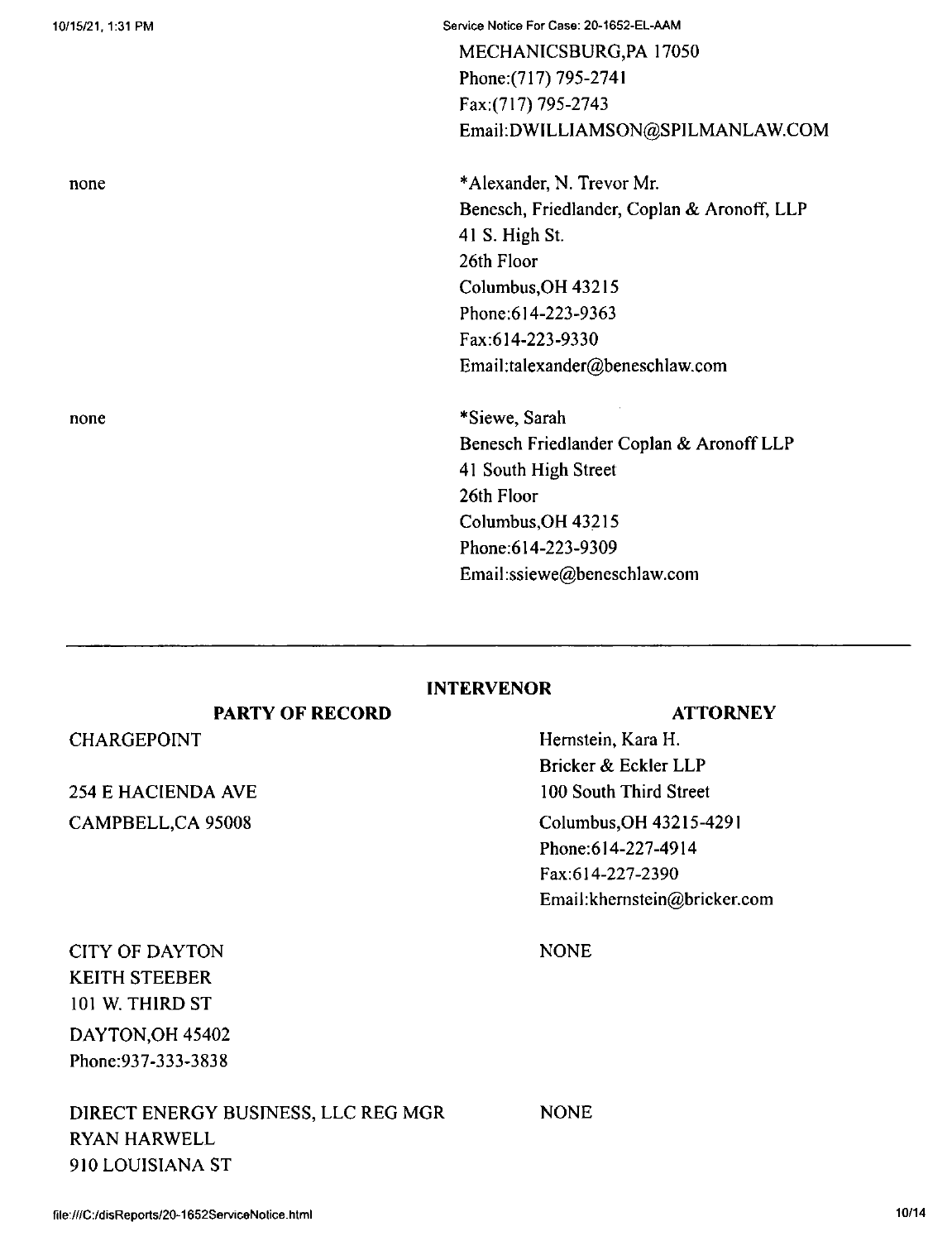HOUSTON,TX 77002 Phone:(281) 800-6157 Email:RYAN.HARWELL@DlRECTENERGY.COM

DIRECT ENERGY LP MARK WHITT THE KEYBANK BUILDING, SUITE 1590 88 EAST BROAD STREET COLUMBUS,OH 43215 Phone:614-224-3946

Email:WHITT@WHITT-STURTEVANT.COM

## ENVIRONMENTAL LAW AND POLICY CENTER

TARA SANTARELLI

21 W BROAD STREET STE 800 COLUMBUS,OH 43215-4170 Phone:614-732-0966

INDUSTRIAL ENERGY USERS OF OHIO MATTHEW R. PRITCHARD MCNEES WALLACE & NURICK LLC FIFTH THIRD CENTER 21 EAST STATE ST 17TH FLOOR COLUMBUS,OH 43215 Phone:(614) 469-8000

INTERSTATE GAS SUPPLY INC JOSEPH E. OLIKER 6100 EMERALD PARKWAY DUBLIN ,OH 43016 Phone:614-659-5000

NATIONWIDE ENERGY PARTNERS LLC NONE 230 WEST STREET, SUITE 150 COLUMBUS,OH 43215

\*Fykes, Lucas A. Mr. Whitt Sturtevant LLP 88 E, Broad Street, Ste 1590

Columbus,OH 43215 Phone:(614)405-8716 Fax:(614)675-9448 Email:fykes@whitt-sturtevant.com

COX, CAROLINE ENVIRONMENTAL LAW & POLICY **cENTER** 21 W. BROAD ST., FLOOR 8

COLUMBUS,OH 43215 Phone:312-673-6500 EXT.3742 Email:COX@ELPC.ORG

GLOVER, REBEKAH J. McNEES WALLACE & NURICK LLC

2<sup>1</sup> E. STATE STREET

17TH FLOOR COLUMBUS,OH 43215 Phone:614-719-2855 Fax:614-469-4653 Email:rglover@mcneeslaw.com

\*Betterton , Evan F Mr. IGS Energy 6100 Emerald Parkway Dublin,OH 43016 Phone:(904)305-4584 Email:ebetterton@igsenergy.com

none \*Allen, Bethany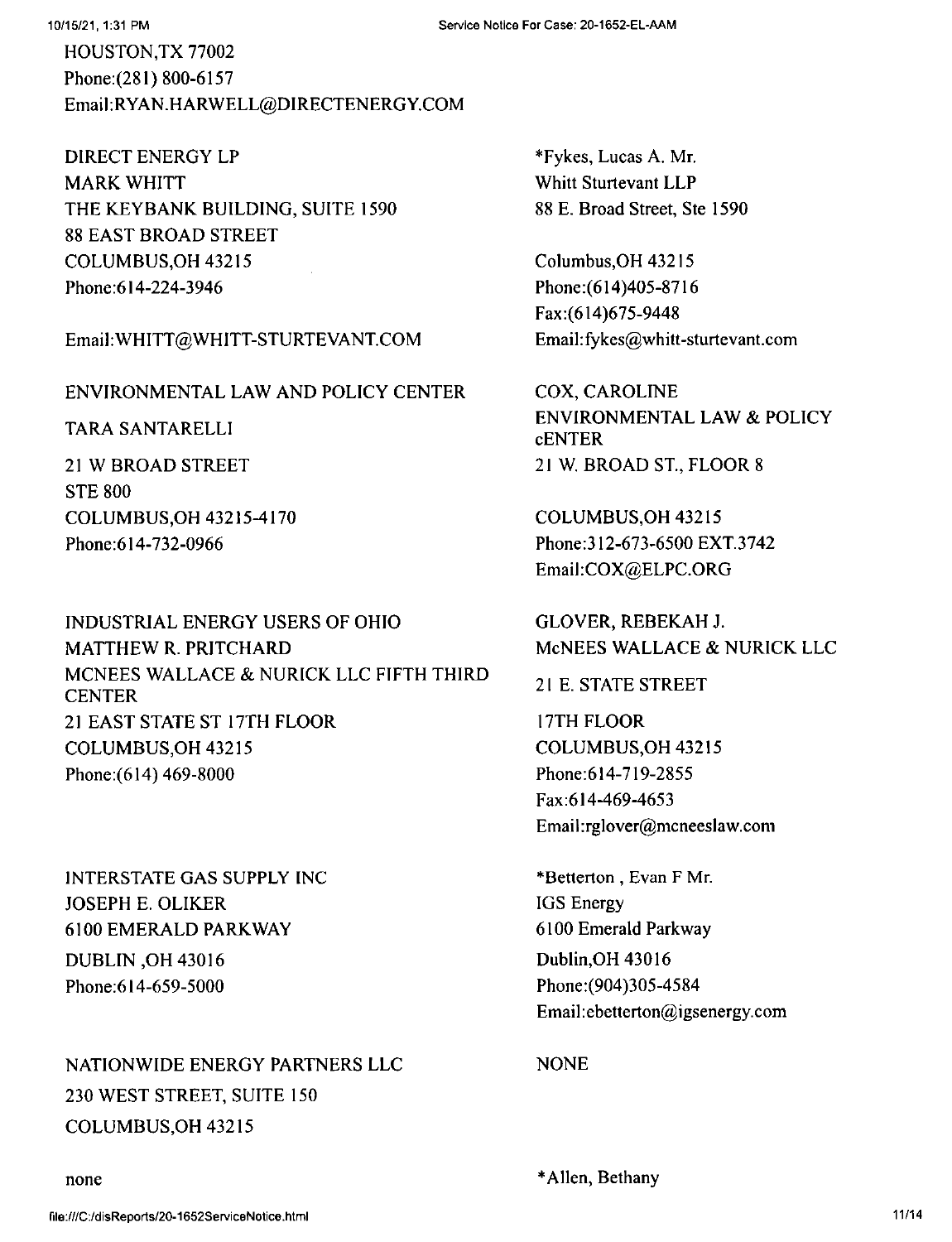Service Notice For Case: 20-1652-EL-AAM

IGS Energy 6100 Emerald Parkway Dublin,OH 43016 Phone:(614)659-5384 Email:bethany.allen@igs.com

\*Nugent, Michael A. Mr. IGS Energy 6100 Emerald Parkway Dublin,OH 43016 Phone:614-659-5065 Email:mnugent@igsenergy.com

Wilson, Ambrosia E. Office of the Ohio Consumers' Counsel 65 East State Street 7th Floor

Columbus ,OH 43215-4213 Phone:(614) 466-1292 Email:ambrosia.wilson@occ.ohio.gov

BOEHM, KURT <sup>J</sup> ESQ BOEHM, KURTZ & LOWRY 36 E SEVENTH STREET SUITE 1510 CINCINNATI,OH 45202 Phone:(513)421-2255 Fax:(513) 421-2764

NONE

none

OHIO CONSUMERS' COUNSEL CHRISTOPHER HEALEY 65 EAST STATE STREET 7TH FLOOR COLUMBUS,OH 43215^203 Phone:(6I4) 466-9571 Email:CHRISTOPHER.HEALEY@OCC.OHIO.GOV

OHIO ENERGY GROUP JODY KYLER COHN, ESQ. 36 EAST SEVENTH STREET SUITE 1510 CINCINNATI ,OH 45202 Phone:513-421-2255 Fax:513-421-2764

Ohio Environmental Council Chris Tavenor 1145 Chesapeake Ave Ste <sup>I</sup> Columbus,OH 43212-3449 Phone:614-487-7506 Email:ctavenor@theoec.org

OHIO ENVIRONMENTAL COUNCIL MIRANDA LEPPLA 1145 CHESAPEAKE AVE, <sup>I</sup> COLUMBUS,OH 43212 Phone:614-487-7506 Fax:614-487-7510 Email:mleppla@theOEC.org

NONE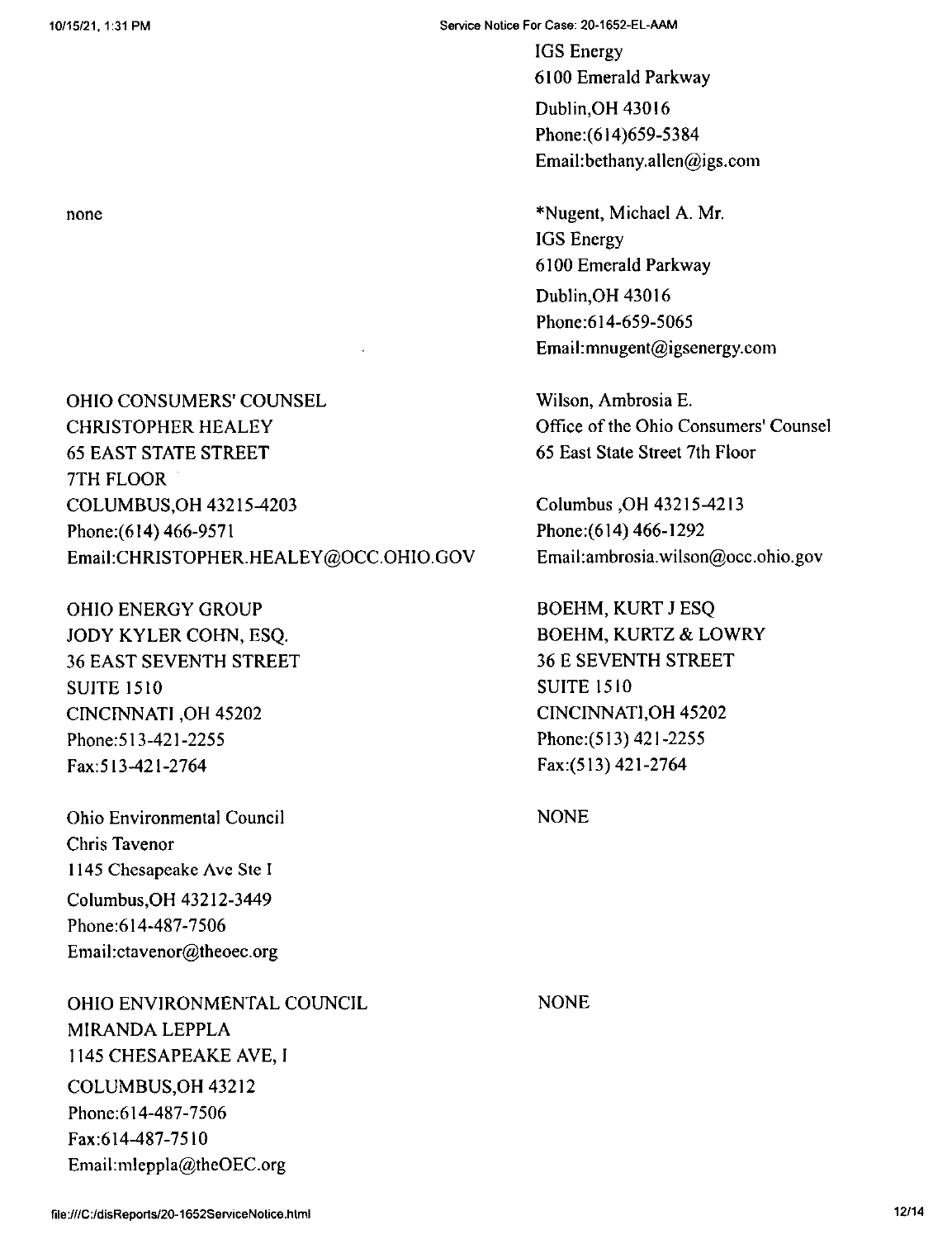OHIO HOSPITAL ASSOCIATION BRICKER & ECKLER LLP 100 SOUTH THIRD STREET COLUMBUS,OH 43215^291 Phone:614-227-2300 Fax:614-227-2390 EmaikINFO@BRICKER.COM

10/15/21, 1:31 PM Service Notice For Case: 20-1652-EL-AAM

Columbus,OH 43215 Phone:614-227-8813 \*Parram, Devin D. Mr. Bricker and Eckler LLP 100 South Third Street

Email:dparram@bricker.com

OHIO PARTNERS FOR AFFORDABLE ENERGY ROBERT DOVE 65 E STATE ST, SUITE 1800 COLUMBUS,OH 43215-4295 Phone:614-462-5443 Fax:614-464-2634 Email:RDOVE@KEGLERBROWN.COM

### OHIO PARTNERS FOR AFFORDABLE ENERGY

PO BOX 1793

FINDLAY,OH 45839-1793

ONE ENERGY ENTERPRISES LLC KATIE JOHNSON TREADWAY 12385 TOWNSHIP ROAD 215 FINDLAY,OH 45840 Phone:419-905-5821

EmaikKTREADWAY@ONEENERGYLLC.COM

ONE ENERGY ENTERPRISES LLC JAMES DUNN 12385 TOWNSHIP RD 215 FINDLAY,OH 45840 Phone;(419) 905-5821 EmaikJDUNN@ONEENERGYLLC.COM

RETAIL ENERGY SUPPLY ASSOCIATION FRANK DARR 6800 LINBROOK BLVD,

NONE

\*Dove, Robert Mr. KEGLER BROWN HILL RITTER CO LPA 65 E. STATE STREET SUITE 1800 Columbus,OH 43215^295 Phone:614-462-5443 Fax:614-464-2634 Email:RDOVE@KEGLERBROWN.COM

WARNOCK, MATTHEW W ATTORNEY BRICKER & ECKLER LLP 100 S THIRD STREET COLUMBUS,OH 43215 Phone:614-227-2388 Fax:614-227-2390 Email:mwarnock@bricker.com

NONE

NONE